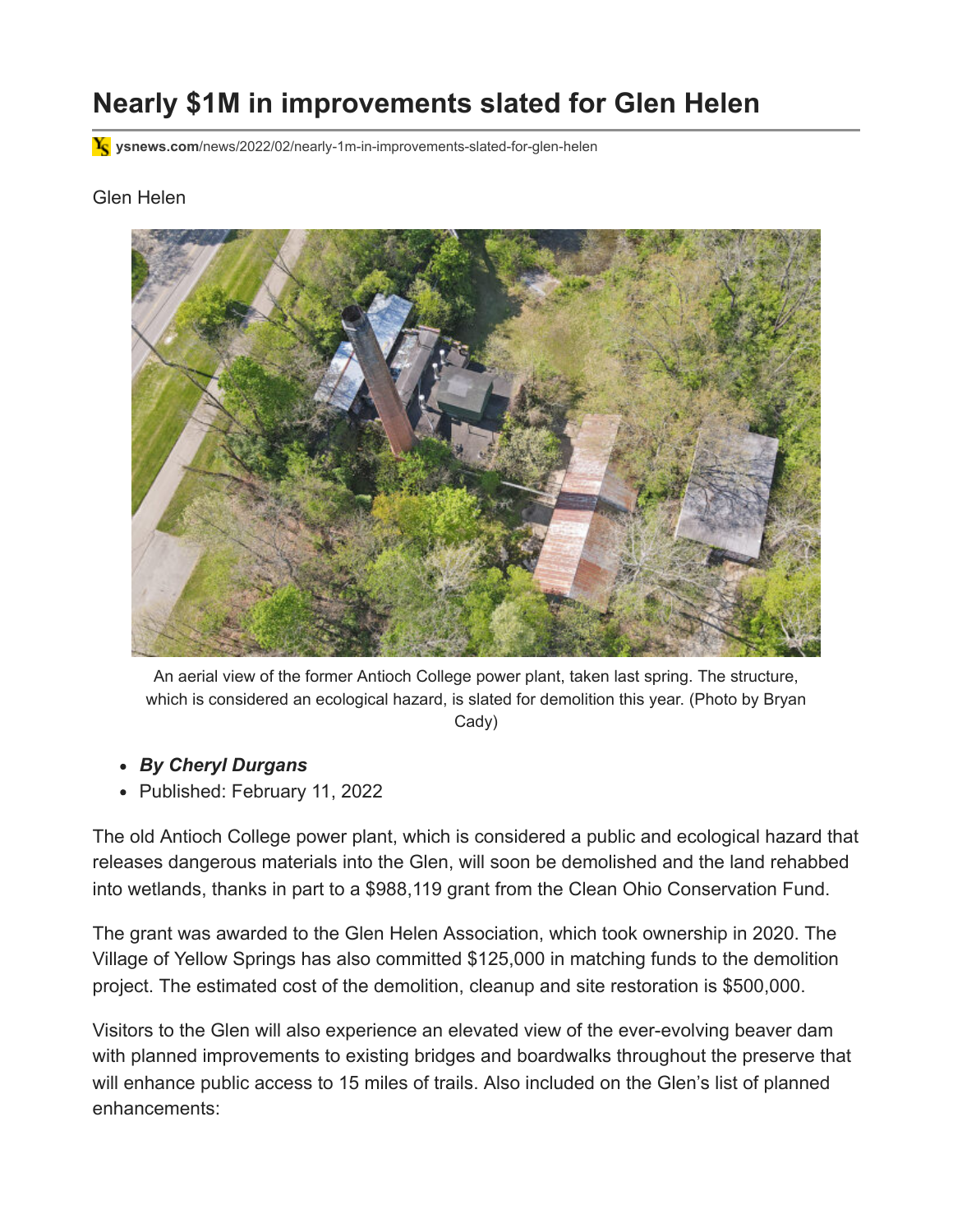• Upgrades to existing parking areas with gates, lighting and trash/recycling containers; and the addition of a new parking area to improve access and accessibility.

• Wayfinding and protective signage at trail intersections and trailheads.

• Installation of perimeter fencing behind downtown businesses that "will better direct the public onto the trail system and discourage unauthorized activity."

• Demolition of the Jacoby Road Gatehouse, a derelict house located near wetlands above the Little Miami River.

"It's wonderful news for us," said Glen Helen Association Executive Director Nick Boutis. "I am pretty sure that this is the largest operating fund grant that Glen Helen has ever been the beneficiary of."

The site improvement grant is a collaboration between the Tecumseh Land Trust and the Glen Helen Association and will be used to make critical safety and habitat restoration improvements to the 1,125-acre nature preserve. The grant proposal was submitted by the Tecumseh Land Trust on behalf of the Glen Helen Association in the fall of 2021 and was overwhelmingly supported by the Clean Ohio Natural Resources Assistance Council.

"Tecumseh Land Trust holds the easements on the Glen, so they were deemed to be eligible to apply for funds for the Glen, whereas the public works commission wasn't able to consider a grant directly from the Glen Helen Association," Boutis said.

"We see our role in this project as providing oversight," said Tecumseh Land Trust Executive Director Michele Burns via phone. "It is important for people to understand that the land trust works to preserve land forever, and we are hoping to be in partnership with anyone in this effort."

The Clean Ohio Conservation Fund is a granting agency that reimburses organizations for work that must be finished in two years, and Boutis said completing all the projects on the list in that time period will be a heavy lift.

"It is not a grant in which you start the work during the two years and there is overhang," he said.

While completing the projects in two years may be challenging and more support is needed, Boutis said the grant better positions the Glen to make much-needed improvements.

"This grant is significant for us," he said. "It won't do everything we want it to do in the preserve; there will be ongoing work and additional support that we'll need to bring in, but this grant positions us to be in much better shape than we anticipated when we took 'the keys to the trees' back in 2020."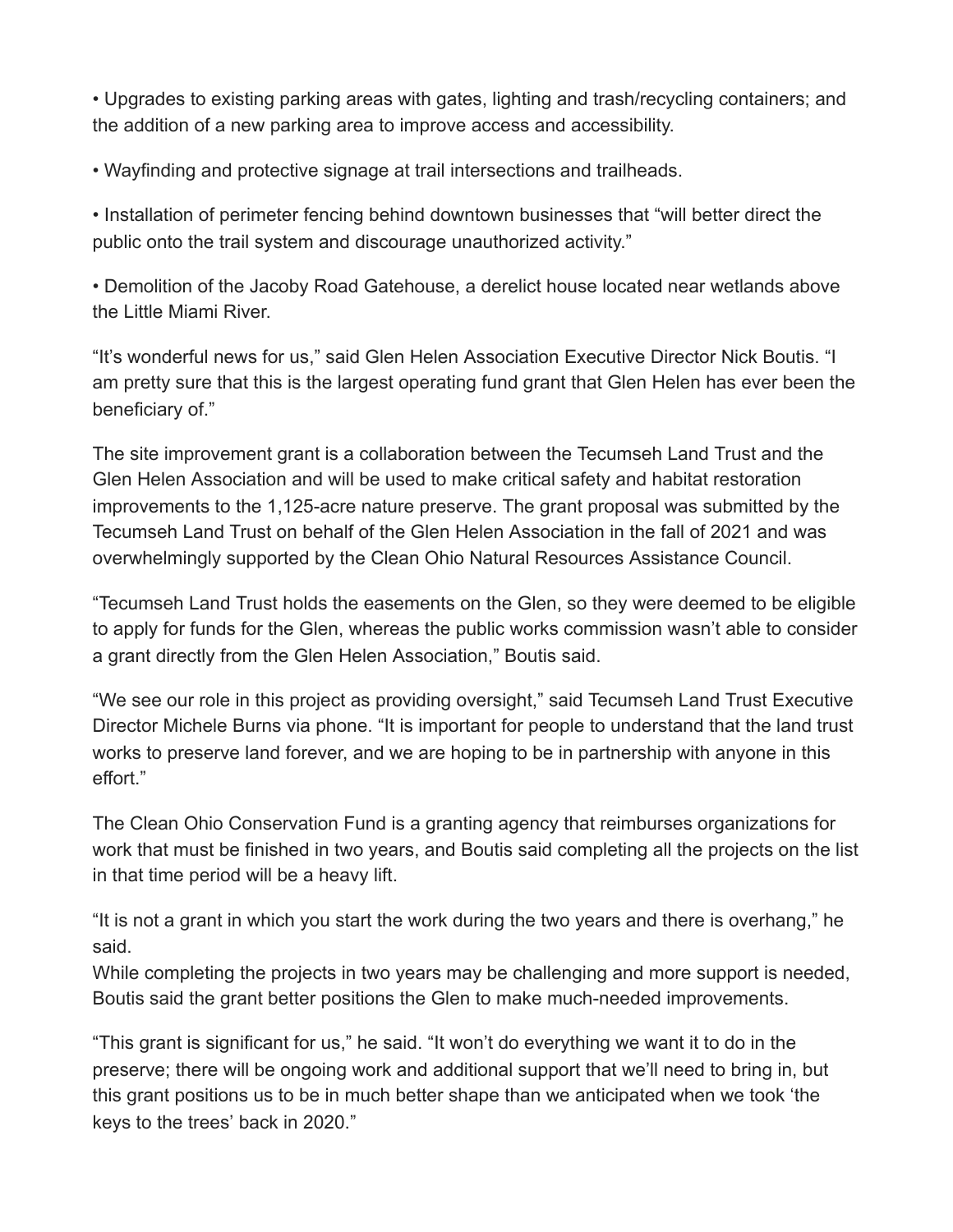Boutis added that, in addition to the nearly seven-figure grant, individual donations from Glen supporters have helped the nature preserve thrive.

"This is a big grant for us, but most of the funds that we've raised to make this initial suite of improvements have come from individual donors," he said. "I expect that will continue to be the case, and that's the reason we feel as confident about the future of the preserve and the programs that we do."



The Glen Helen beavers continue to perfect their dam-building technique along the Yellow Springs Creek. At the foot of the stone steps leading into the Inman Trail is a recently built boardwalk that, due to the critters' work, now needs to be raised; that upgrade is slated to begin before the spring thaw. (Photo by Cheryl Durgans)

## **Project timeline and details**

Demolishing the old Antioch power plant is at the top of the list of projects.

"One of the things that we want to dive into as soon as possible is getting the process going for the demolishing the old Antioch College power plant and doing the land restoration for that, but we've got work to do in terms of putting that project out for bid and hopefully seeing that project done later this year," Boutis said.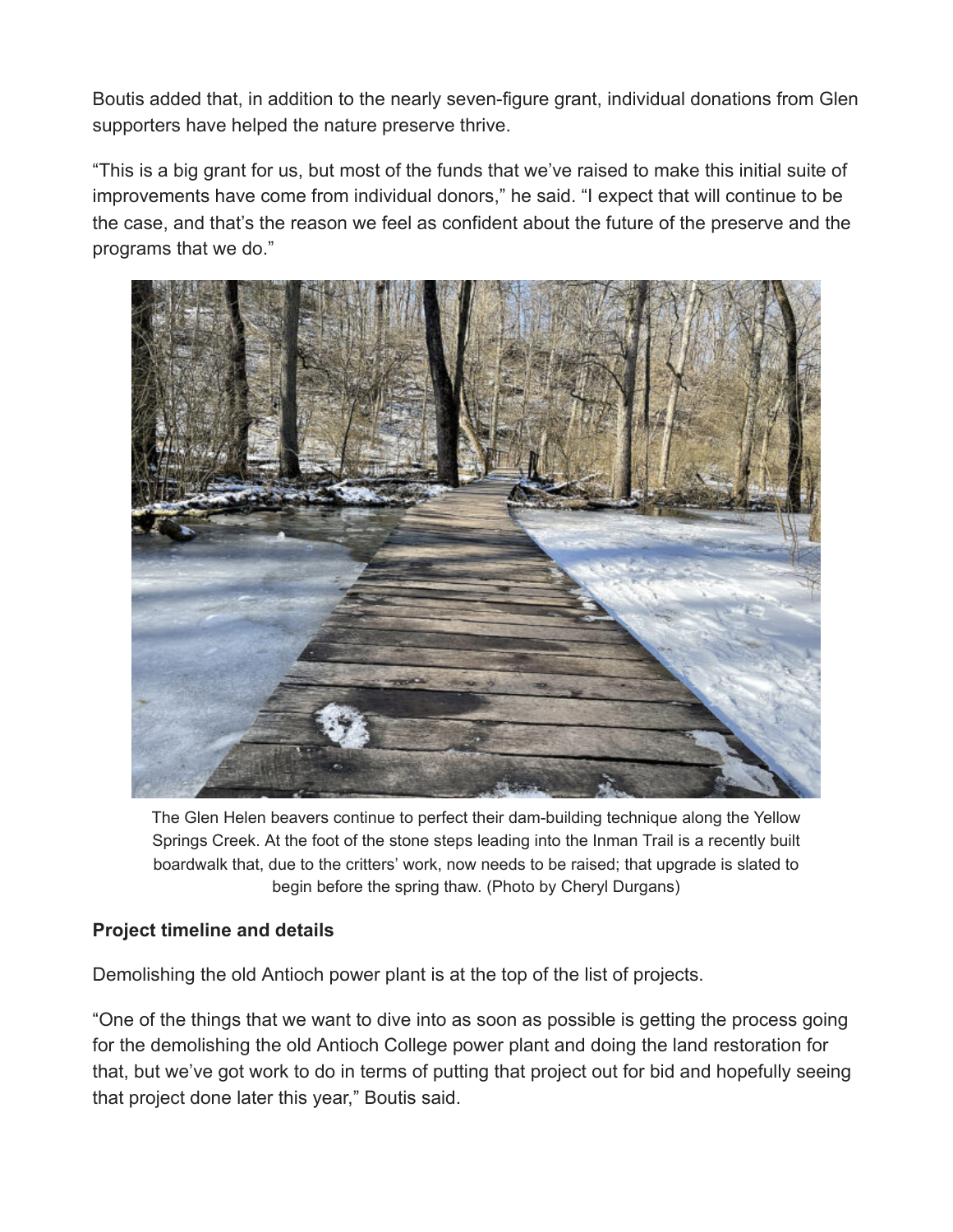Improving access by repairing and replacing existing bridges and boardwalks will continue throughout the two-year process.

"We have work to do across the preserve," he said. "Existing bridges that just need some TLC, existing bridges that need to be replaced, and then we've all experienced places in the Glen where you've been walking and you think, 'It would be nice if they have something here.'"

One of the first places slated for improvement is the boardwalk near the beaver dam. Boutis noted that as the beavers did "their beaver business," they had "impounded a pretty big area," and thus the boardwalk will need to be raised and a ramp will need to be added.

Boutis said he hopes that the Glen will begin working on the project before spring, in part because of a volunteer and engineer who reviewed the project plans, making sure they were viable.

"As soon as we get our ducks in a row and figure out who's going to do the work and how much it's going to cost, we're gearing up to that, otherwise somebody may get their feet cold and wet," he said.

The Glen plans to minimize the anticipated work's impact on visitors over the next two years, but there may be some temporary disruptions according to Boutis.

"It may feel like your trip to see family on the Ohio turnpike — 'Why is it every year this is under construction?'" Boutis said. "There will be periods where individual trail segments will need to be closed off. There probably won't be long closure periods on any trail, but it's reasonable to anticipate that over this period folks on a trail get to a sign that says the trail is closed."

The Glen plans to notify the public in advance of any closures by putting updates on the organization's Facebook page and on its website.

Parking is another area of anticipated improvement — the Glen has submitted a proposal for consideration of funds from the state capital budget for accessibility improvements, according to Boutis. The funds will allow the Glen to build a designated trail that is compliant with the Americans with Disabilities Act, or ADA. The planned trail would be located in the north Glen and lead to the Yellow Springs and the Birch Creek Cascades.

"Those [funds] … will make sure that the improvements that we intend to do for access to parking areas will take us all the way across the finish line in terms of the accessibility improvements that we want to do," Boutis said. "We are trying to make it easier for folks